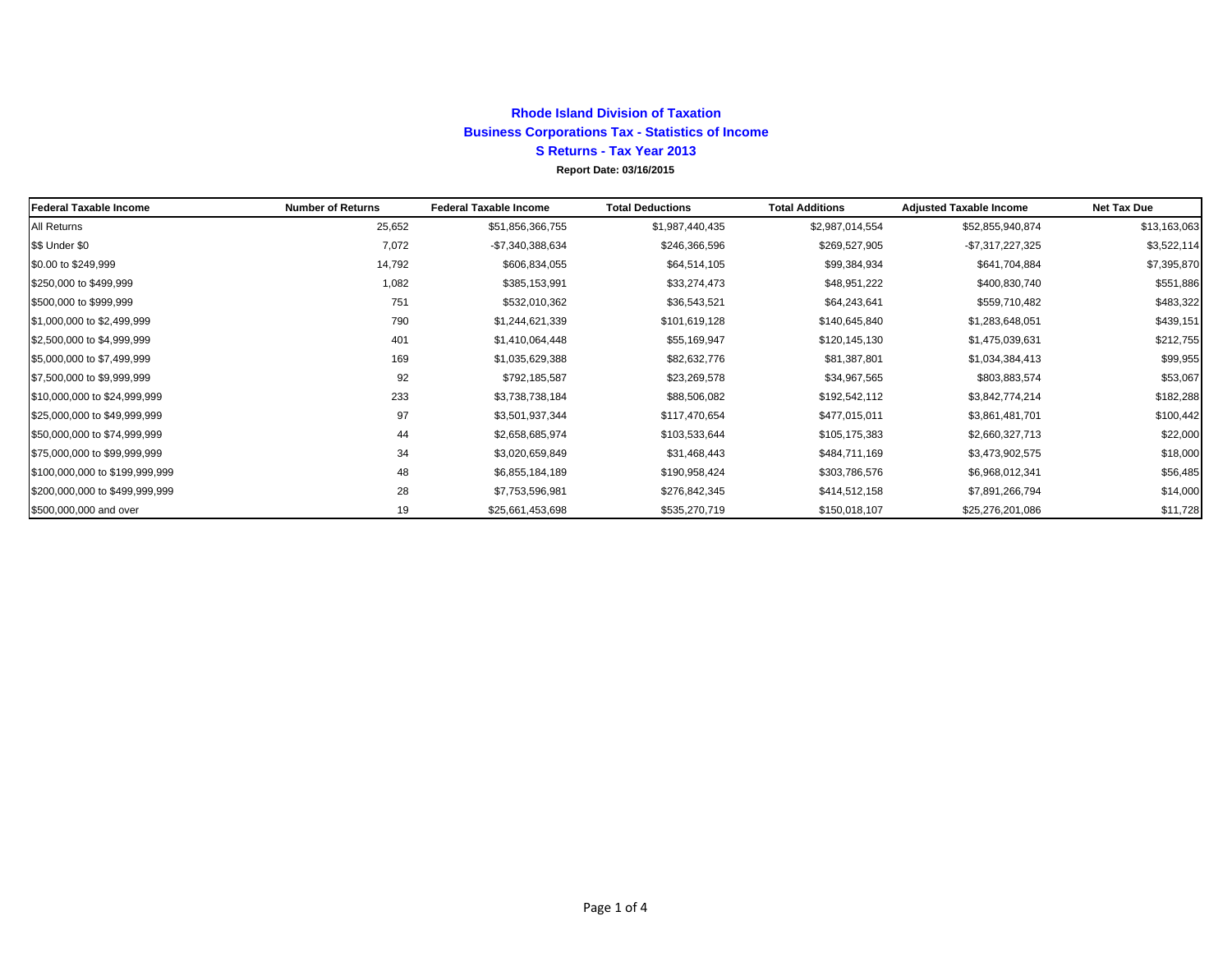## **Report Date: 03/16/2015 Rhode Island Division of Taxation Business Corporations Tax - Statistics of Income S Returns - Deductions from Federal Taxable Income - Tax Year 2013**

|                                | Number of      |       | <b>Exempt Dividends and Interest</b> |       | <b>Bonus Depreciation and Sec 179</b> |          | <b>Discharge of Indebtedness</b> |
|--------------------------------|----------------|-------|--------------------------------------|-------|---------------------------------------|----------|----------------------------------|
| <b>Federal Taxable Income</b>  | <b>Returns</b> | Count | Amount                               | Count | Amount                                | Count    | Amount                           |
| <b>All Returns</b>             | 25,652         | 220   | \$253,414,852                        | 7,975 | \$1,731,089,283                       | 11       | \$5,222,700,085                  |
| \$\$ Under \$0                 | 7,072          | 46    | \$1,693,155                          | 1,944 | \$244,673,351                         | 0        | \$0                              |
| \$0.00 to \$249,999            | 14,792         | 59    | \$733,093                            | 3,912 | \$63,568,130                          | 5        | \$9,026                          |
| \$250,000 to \$499,999         | 1,082          | 11    | \$600,116                            | 606   | \$32,674,357                          |          | \$1,798                          |
| \$500,000 to \$999,999         | 751            | 11    | \$50,577                             | 444   | \$36,492,944                          |          | \$55,369                         |
| \$1,000,000 to \$2,499,999     | 790            | 13    | \$93,531                             | 473   | \$101,525,597                         | 0        | \$0                              |
| \$2,500,000 to \$4,999,999     | 401            | 22    | \$1,209,897                          | 236   | \$53,960,050                          | 0        | \$0                              |
| \$5,000,000 to \$7,499,999     | 169            | 5     | \$38,911                             | 99    | \$82,593,865                          | 0        | \$0                              |
| \$7,500,000 to \$9,999,999     | 92             | 4     | \$76,213                             | 54    | \$23,193,365                          |          | \$3,455,184                      |
| \$10,000,000 to \$24,999,999   | 233            | 14    | \$1,165,971                          | 109   | \$84,616,783                          | 0        | \$0                              |
| \$25,000,000 to \$49,999,999   | 97             | 11    | \$801,049                            | 30    | \$116,669,605                         | 0        | \$0                              |
| \$50,000,000 to \$74,999,999   | 44             | 3     | \$18,834                             | 15    | \$103,514,810                         | 0        | \$0                              |
| \$75,000,000 to \$99,999,999   | 34             | 7     | \$486,350                            | 12    | \$30,982,093                          | 0        | \$0                              |
| \$100,000,000 to \$199,999,999 | 48             | 4     | \$102,948,755                        | 20    | \$88,009,669                          | 0        | \$0                              |
| \$200,000,000 to \$499,999,999 | 28             | 3     | \$1,033,684                          | 13    | \$275,808,661                         | $\Omega$ | \$0                              |
| \$500,000,000 and over         | 19             | 7     | \$142,464,716                        | 8     | \$392,806,003                         | 3        | \$5,219,178,708                  |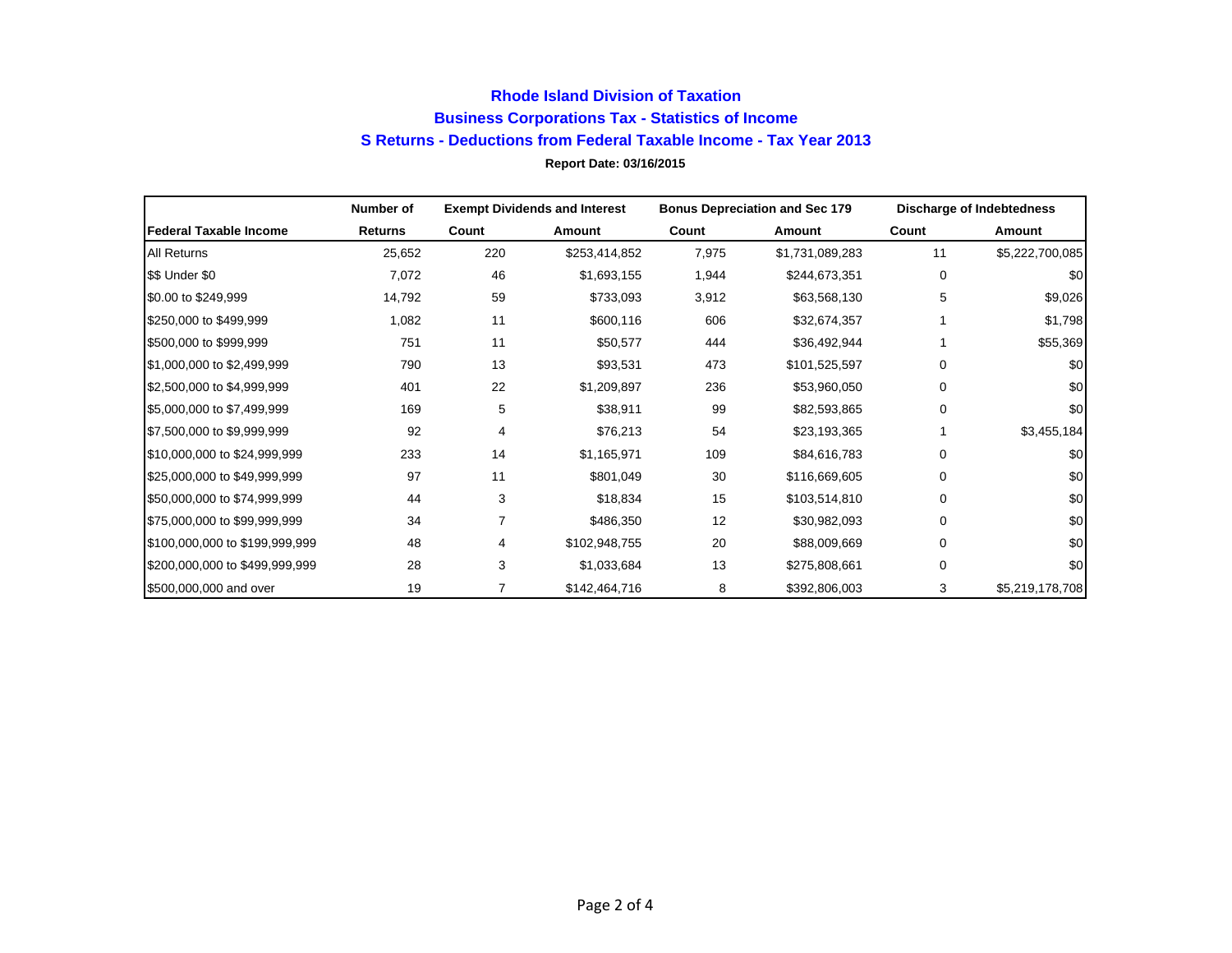## **Report Date: 03/16/2015 Rhode Island Division of Taxation Business Corporations Tax - Statistics of Income S Returns - Additions to Federal Taxable Income - Tax Year 2013**

|                                | Number of      |       | <b>Interest Income</b> |       | <b>Rhode Island Corporate Taxes</b> |       | <b>Bonus Depreciation and Sec 179</b> |
|--------------------------------|----------------|-------|------------------------|-------|-------------------------------------|-------|---------------------------------------|
| lFederal Taxable Income        | <b>Returns</b> | Count | Amount                 | Count | Amount                              | Count | Amount                                |
| <b>All Returns</b>             | 25,652         | 304   | \$105,465,602          | 65    | \$54,325,930                        | 5,167 | \$2,079,128,789                       |
| \$\$ Under \$0                 | 7,072          | 45    | \$5,620,383            | 18    | \$9,871,463                         | 1,198 | \$233,984,097                         |
| \$0.00 to \$249,999            | 14,792         | 65    | \$1,944,734            | 21    | \$72,674                            | 2,163 | \$96,960,316                          |
| \$250,000 to \$499,999         | 1,082          | 18    | \$268,572              | 0     | \$0                                 | 464   | \$48,178,577                          |
| \$500,000 to \$999,999         | 751            | 21    | \$277,222              | 2     | \$501,826                           | 381   | \$63,464,593                          |
| \$1,000,000 to \$2,499,999     | 790            | 32    | \$699,347              | 4     | \$1,535,549                         | 425   | \$122, 214, 413                       |
| \$2,500,000 to \$4,999,999     | 401            | 27    | \$743,670              | 3     | \$891,741                           | 205   | \$117,584,294                         |
| \$5,000,000 to \$7,499,999     | 169            | 15    | \$6,481,152            | 3     | \$1,098,916                         | 84    | \$73,807,733                          |
| \$7,500,000 to \$9,999,999     | 92             | 10    | \$1,549,256            | 2     | \$200,897                           | 47    | \$30,248,684                          |
| \$10,000,000 to \$24,999,999   | 233            | 28    | \$4,459,615            | 6     | \$3,327,800                         | 104   | \$109,407,135                         |
| \$25,000,000 to \$49,999,999   | 97             | 12    | \$4,863,796            | 0     | \$0                                 | 43    | \$89,222,723                          |
| \$50,000,000 to \$74,999,999   | 44             | 6     | \$1,073,885            |       | \$3,640,129                         | 13    | \$37,486,196                          |
| \$75,000,000 to \$99,999,999   | 34             | 4     | \$4,636,752            |       | \$7,809,925                         | 11    | \$403,650,884                         |
| \$100,000,000 to \$199,999,999 | 48             |       | \$4,448,294            | 3     | \$84,628                            | 14    | \$199,466,388                         |
| \$200,000,000 to \$499,999,999 | 28             | 6     | \$30,849,454           | 0     | \$0                                 | 11    | \$376,780,471                         |
| \$500,000,000 and over         | 19             | 8     | \$37,549,470           |       | \$25,290,382                        | 4     | \$76,672,285                          |